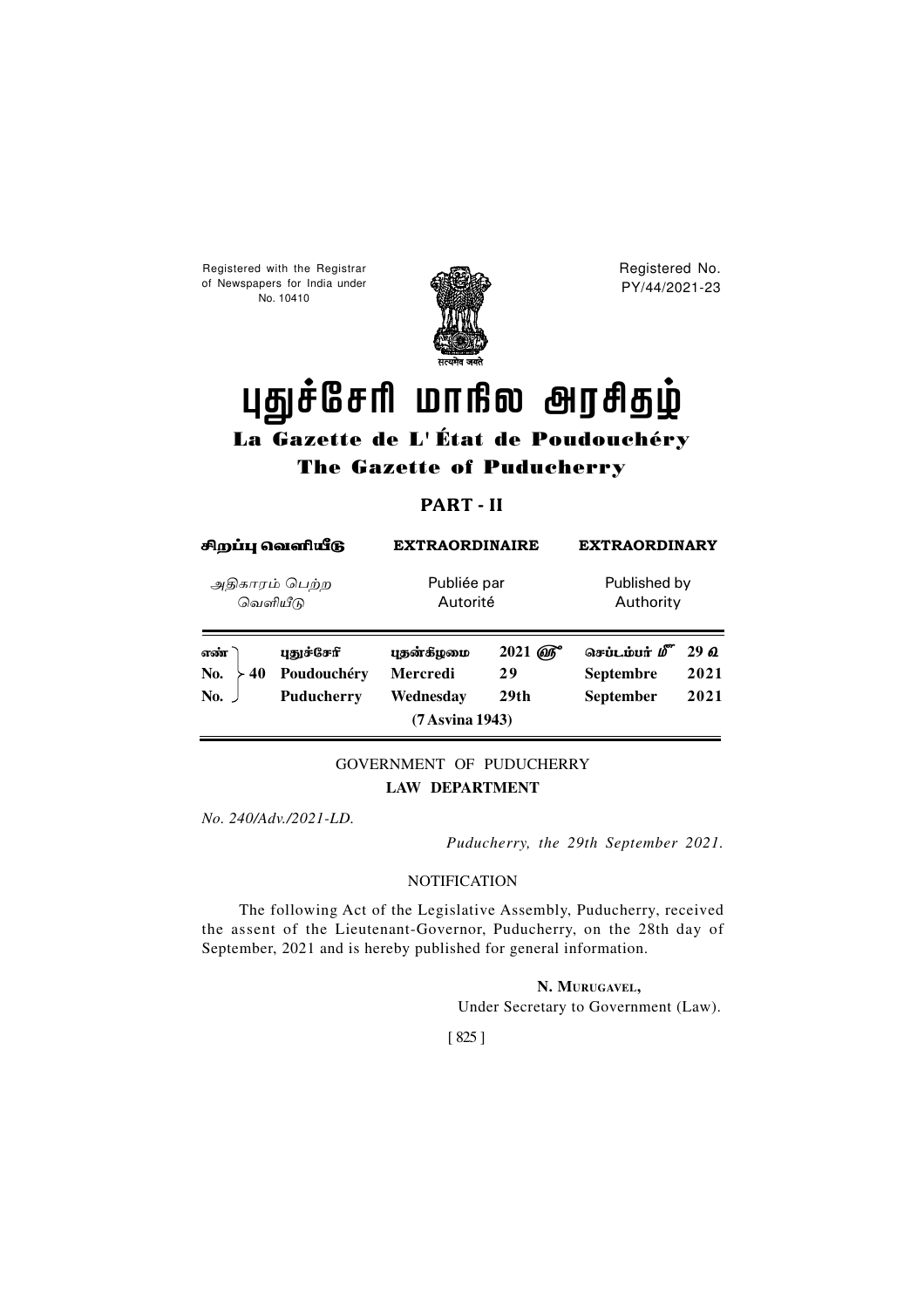#### 826 LA GAZETTE DE L'ETAT [PART–II

## THE PUDUCHERRY GOODS AND SERVICES TAX (AMENDMENT) ACT, 2021

(Act No. 4 of 2021)

(28-09-2021)

#### AN **ACT**

#### **further to amend the Puducherry Goods and Services Tax Act, 2017.**

BE it enacted by the Legislative Assembly of Puducherry in the Seventy-second Year of the Republic of India as follows:-

Short title and commencement.

1. (1) This Act may be called the Puducherry Goods and Services Tax (Amendment) Act, 2021.

(2) (a) The provisions of sections 4 and 5 of this Act shall be deemed to have come into force on the 1st day of August, 2021 and the provisions of section 6 of this Act shall be deemed to have come into force on the 1st day of June, 2021;

(b) Save as otherwise provided in this Act, the provisions of section 2, section 3 and sections 7 to 16 of this Act shall come into force on such date as the Government of Puducherry may, by notification in the Official Gazette, appoint.

Amendment of section 7.

2. In the Puducherry Goods and Services Tax Act Act, 2017 (hereinafter referred as the "principal  $\frac{No. 6}{sf}$ Act"), in section 7, in sub-section  $(1)$ , after clause  $(a)$ ,  $2017$ . the following clause shall be inserted and shall be deemed to have been inserted with effect from the 1st day of July, 2017, namely: o f

"(aa) the activities or transactions, by a person, other than an individual to its members or constituents or *vice-versa* for cash, deferred payment or other valuable consideration.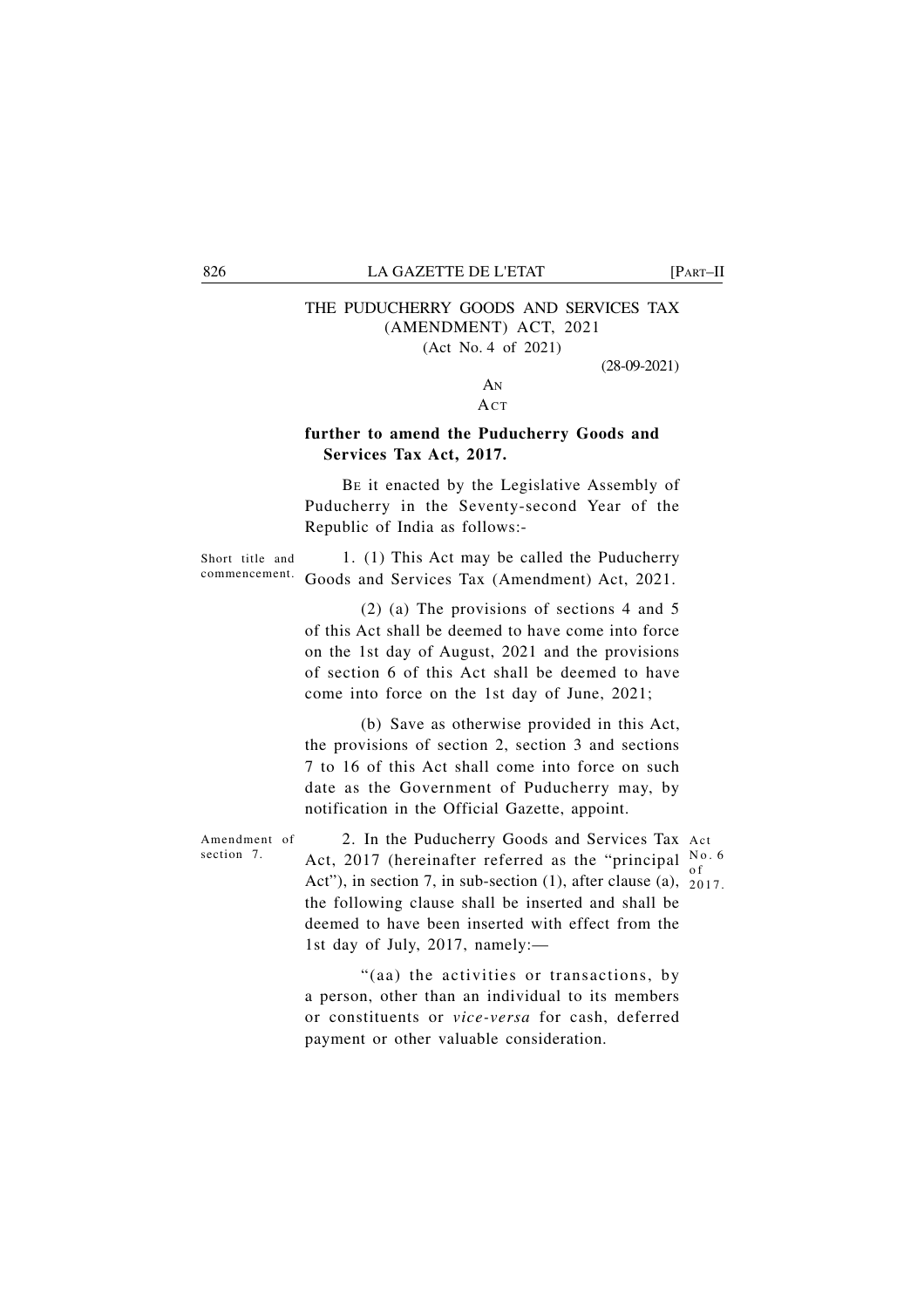#### PART–II] LA GAZETTE DE L'ETAT 827

*Explanation.-* For the purposes of this clause, it is hereby clarified that, notwithstanding anything contained in any other law for the time being in force or any judgment, decree or order of any Court, Tribunal or Authority, the person and its members or constituents shall be deemed to be two separate persons and the supply of activities or transactions *inter se* shall be deemed to take place from one such person to another;".

3. In section 16 of the principal Act, in Amendment of sub-section (2), after clause (a), the following section 16. clause shall be inserted, namely:—

"(aa) the details of the invoice or debit note referred to in clause (a) has been furnished by the supplier in the statement of outward supplies and such details have been communicated to the recipient of such invoice or debit note in the manner specified under section 37;".

4. In section 35 of the principal Act, Amendment of sub-section (5) shall be omitted. section 35.

5. For section 44 of the principal Act, the Substitution of following section shall be substituted namely: new section for section 44

"44. Every registered person, other than an Annual return. Input Service Distributor, a person paying tax under section 51 or section 52, a casual taxable person and a non-resident taxable person shall furnish an annual return which may include a self-certified reconciliation statement, reconciling the value of supplies declared in the return furnished for the financial year, with the audited annual financial statement for every financial year electronically, within such time and in such form and in such manner as may be prescribed: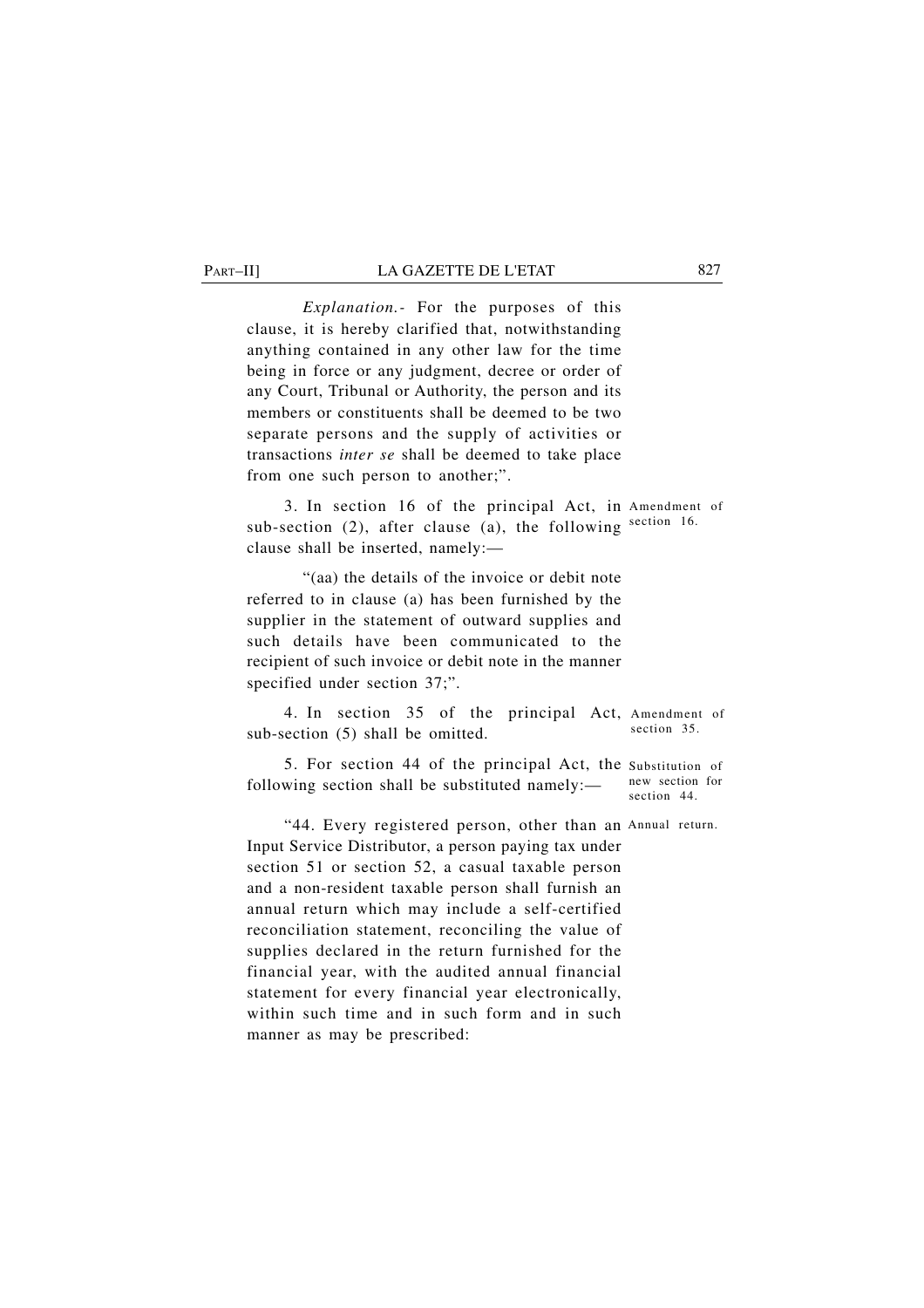#### 828 LA GAZETTE DE L'ETAT [PART–II

Provided that the Commissioner may, on the recommendations of the Council, by notification, exempt any class of registered persons from filing annual return under this section:

Provided further that nothing contained in this section shall apply to any Department of the Central Government or a State Government or a Local Authority, whose books of account are subject to audit by the Comptroller and Auditor-General of India or an Auditor appointed for auditing the accounts of Local Authorities under any law for the time being in force.".

Amendment of section 50.

6. In section 50 of the principal Act, in sub-section (1), for the proviso, the following proviso shall be substituted and shall be deemed to have been substituted with effect from the 1st day of July, 2017, namely:-

"Provided that the interest on tax payable in respect of supplies made during a tax period and declared in the return for the said period furnished after the due date in accordance with the provisions of section 39, except where such return is furnished after commencement of any proceedings under section 73 or section 74 in respect of the said period, shall be payable on that portion of the tax which is paid by debiting the electronic cash ledger.".

Amendment of section 74.

7. In section 74 of the principal Act, in Explanation 1, in clause (ii) for the words and figures "sections 122, 125, 129 and 130", the words and figures "sections 122 and 125" shall be substituted.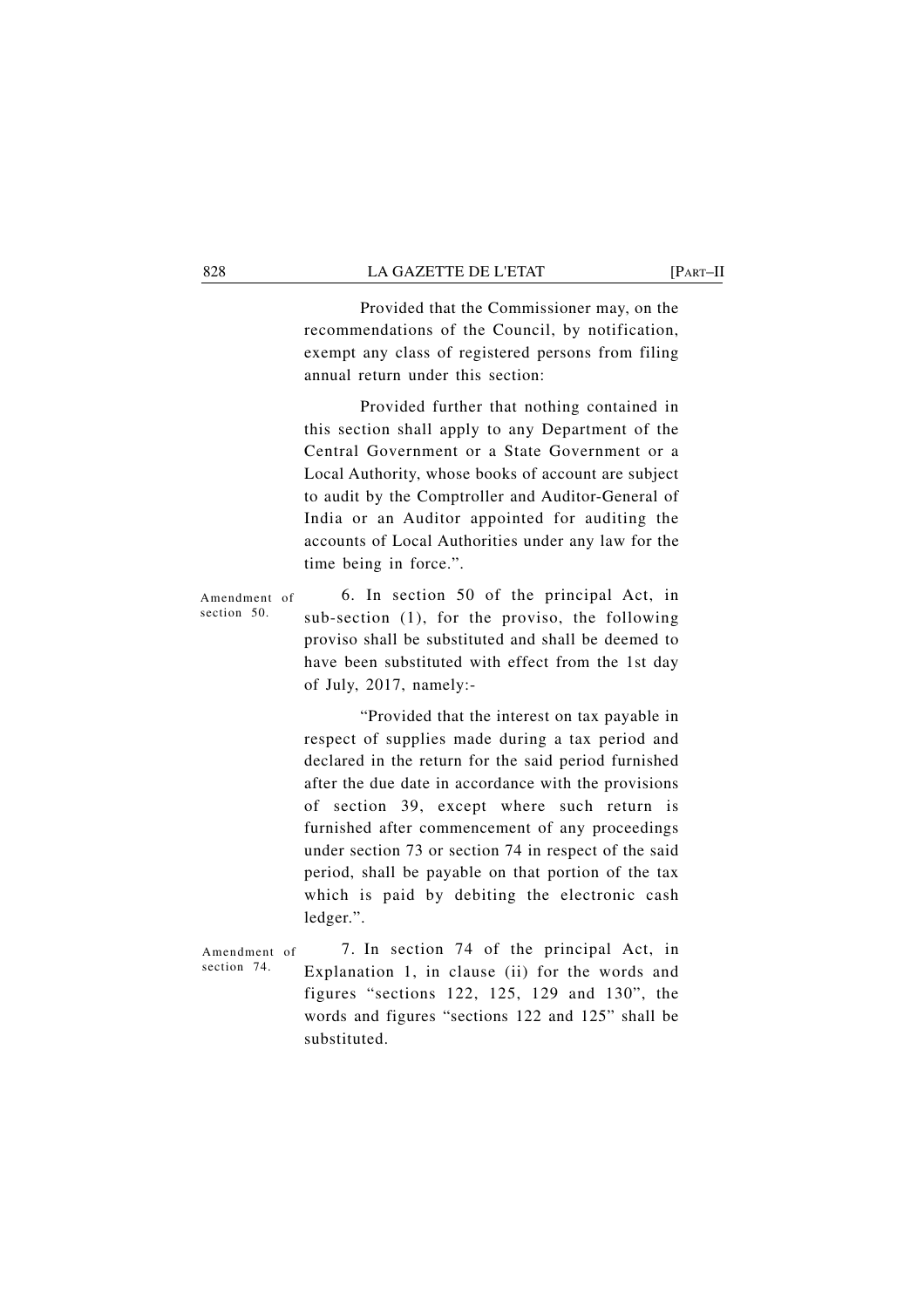PART–II] LA GAZETTE DE L'ETAT 829

8. In section 75 of the principal Act, in Amendment of sub-section  $(12)$ , the following Explanation shall be section 75. inserted, namely:—

*"Explanation.-* For the purposes of this sub-section, the expression "self-assessed tax" shall include the tax payable in respect of details of outward supplies furnished under section 37, but, not included in the return furnished under section 39.".

9. In section 83 of the principal Act, for Amendment of sub-section (1), the following sub-section shall be section 83. substituted, namely:-

"(1) Where, after the initiation of any proceeding under Chapter-XII, Chapter-XIV or Chapter-XV, the Commissioner is of the opinion that for the purpose of protecting the interest of the Government revenue, it is necessary so to do, he may, by order in writing, attach provisionally, any property, including Bank account, belonging to the taxable person or any person specified in sub-section (1A) of section 122, in such manner as may be prescribed.".

10. In section 107 of the principal Act, in Amendment of sub-section (6), the following proviso shall be section 107. inserted, namely:-

"Provided that no appeal shall be filed against an order under sub-section (3) of section 129, unless a sum equal to twenty-five per cent. of the penalty has been paid by the appellant.".

11. In section 129 of the principal Act, —

Amendment of section 129.

(i) in sub-section  $(1)$ , for clauses  $(a)$  and  $(b)$ , the following clauses shall be substituted, namely:—

> "(a) on payment of penalty equal to two hundred per cent. of the tax payable on such goods and, in case of exempted goods,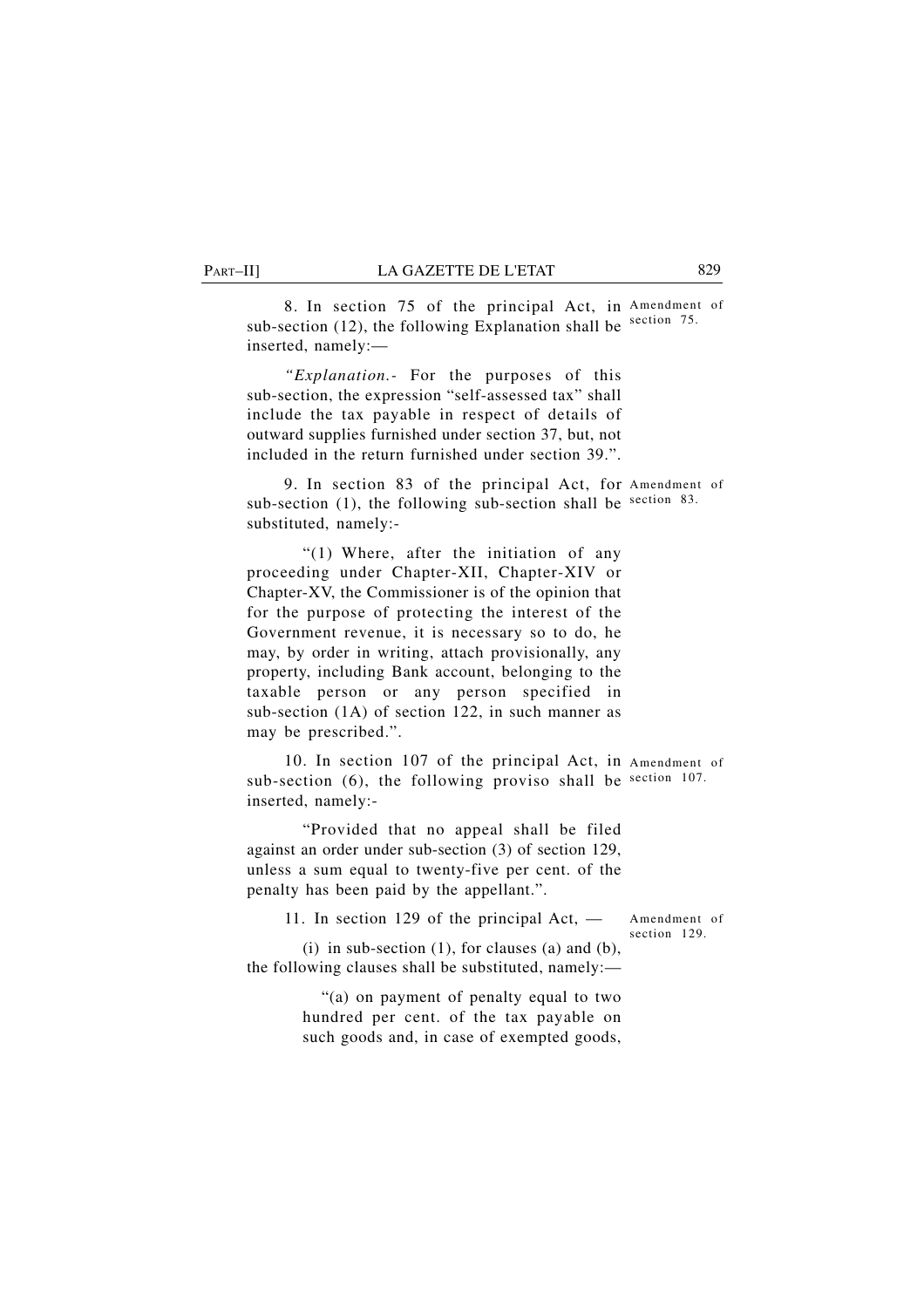#### 830 LA GAZETTE DE L'ETAT [PART–II

on payment of an amount equal to two per cent. of the value of goods or twenty-five thousand rupees, whichever is less, where, the owner of the goods comes forward for payment of such penalty;

(b) on payment of penalty equal to fifty per cent. of the value of the goods or two hundred per cent. of the tax payable on such goods, whichever is higher, and in case of exempted goods, on payment of an amount equal to five per cent. of the value of goods or twenty-five thousand rupees, whichever is less, where the owner of the goods does not come forward for payment of such penalty;";

(ii) sub-section (2) shall be omitted;

(iii) for sub-section (3), the following sub-section shall be substituted, namely:—

> "(3) The proper officer detaining or seizing goods or conveyance shall issue a notice within seven days of such detention or seizure, specifying the penalty payable, and thereafter, pass an order within a period of seven days from the date of service of such notice, for payment of penalty under clause (a) or clause (b) of sub-section (1).";

(iv) in sub-section (4), for the words "No tax, interest or penalty", the words "No penalty" shall be substituted;

(v) for sub-section  $(6)$ , the following sub-section shall be substituted, namely:—

> "(6) Where, the person transporting any goods or the owner of such goods fails to pay the amount of penalty under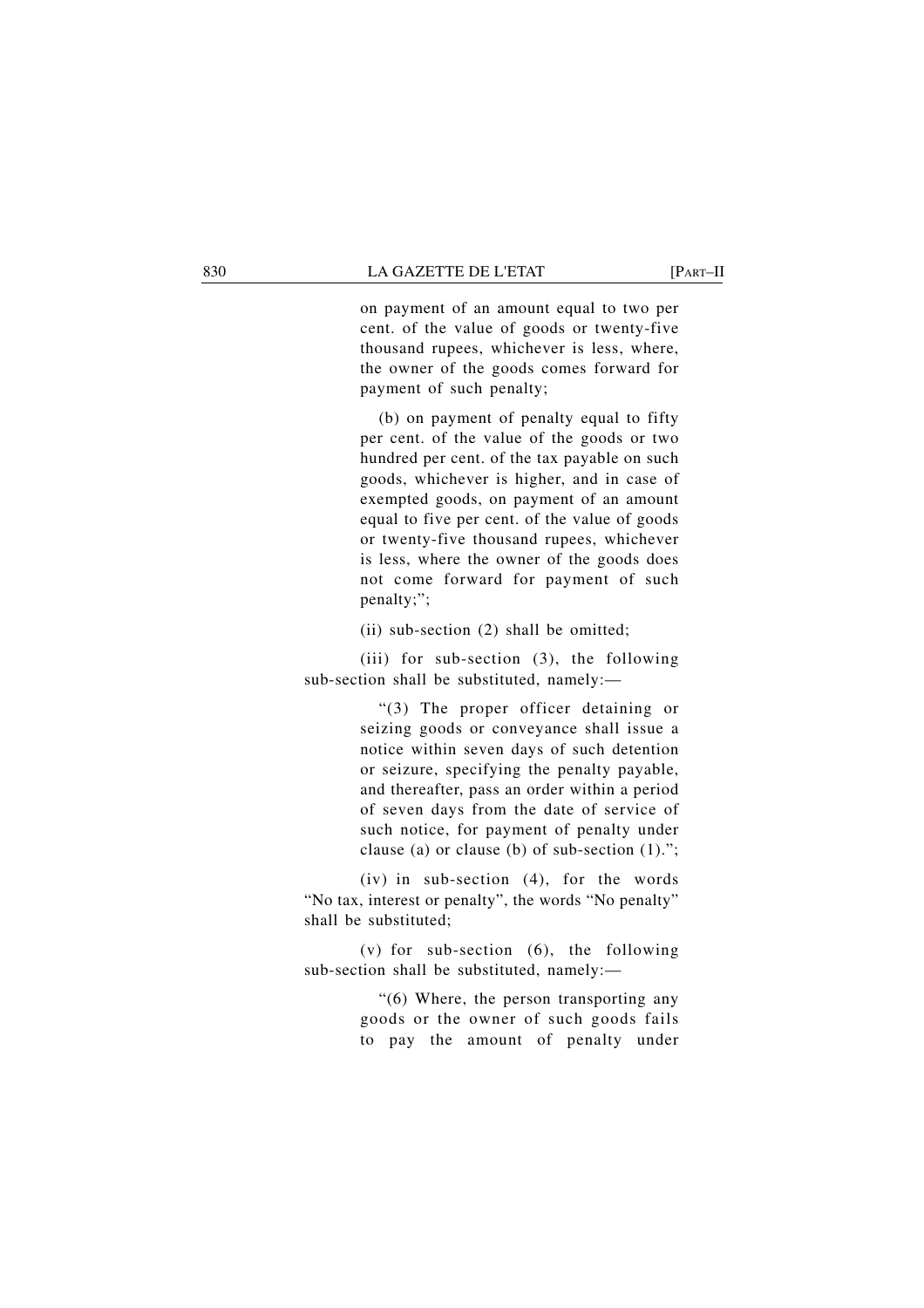#### PART–II] LA GAZETTE DE L'ETAT 831

sub-section (1) within fifteen days from the date of receipt of the copy of the order passed under sub-section (3), the goods or conveyance so detained or seized shall be liable to be sold or disposed of otherwise, in such manner and within such time as may be prescribed, to recover the penalty payable under sub-section (3):

Provided that the conveyance shall be released on payment by the transporter of penalty under sub-section (3) or one lakh rupees, whichever is less:

Provided further that where the detained or seized goods are perishable or hazardous in nature or are likely to depreciate in value with passage of time, the said period of fifteen days may be reduced by the proper officer.".

12. In section 130 of the principal Act,—

Amendment of section 130.

(a) in sub-section (1) for the words "Notwithstanding anything contained in this Act, if", the word "Where" shall be substituted;

(b) in sub-section (2), in the second proviso, for the words, brackets and figures "amount of penalty leviable under sub-section (1) of section 129", the words "penalty equal to hundred per cent. of the tax payable on such goods" shall be substituted;

(c) sub-section (3) shall be omitted.

13. In section 134 of the principal Act, the Amendment of following proviso shall be inserted, namely: section 134.

"Provided that nothing contained in Chapter XXXVI of the Code of Criminal Procedure, 1973 shall apply to any offence punishable under Central Act 2 this Act.". of 1974.